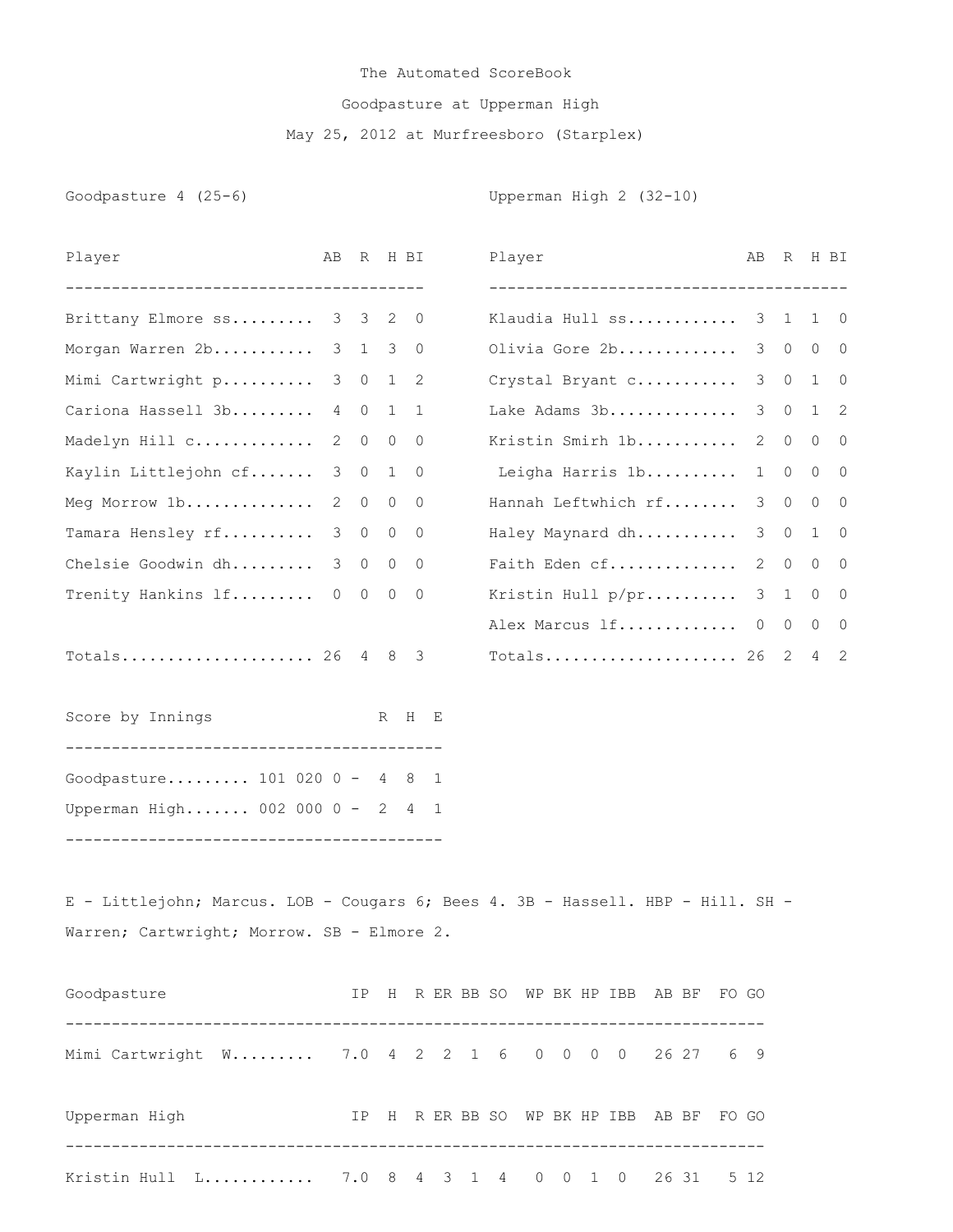HBP - by Hull (Hill).

Strikeouts - Morrow 2; Hensley; Goodwin; Smith; Harris; Leftwhich; Eden 2; Hull. Walks - Elmore; Eden.

Umpires -

Start: 10:00 Time: 11:32 Attendance:

Game: AA13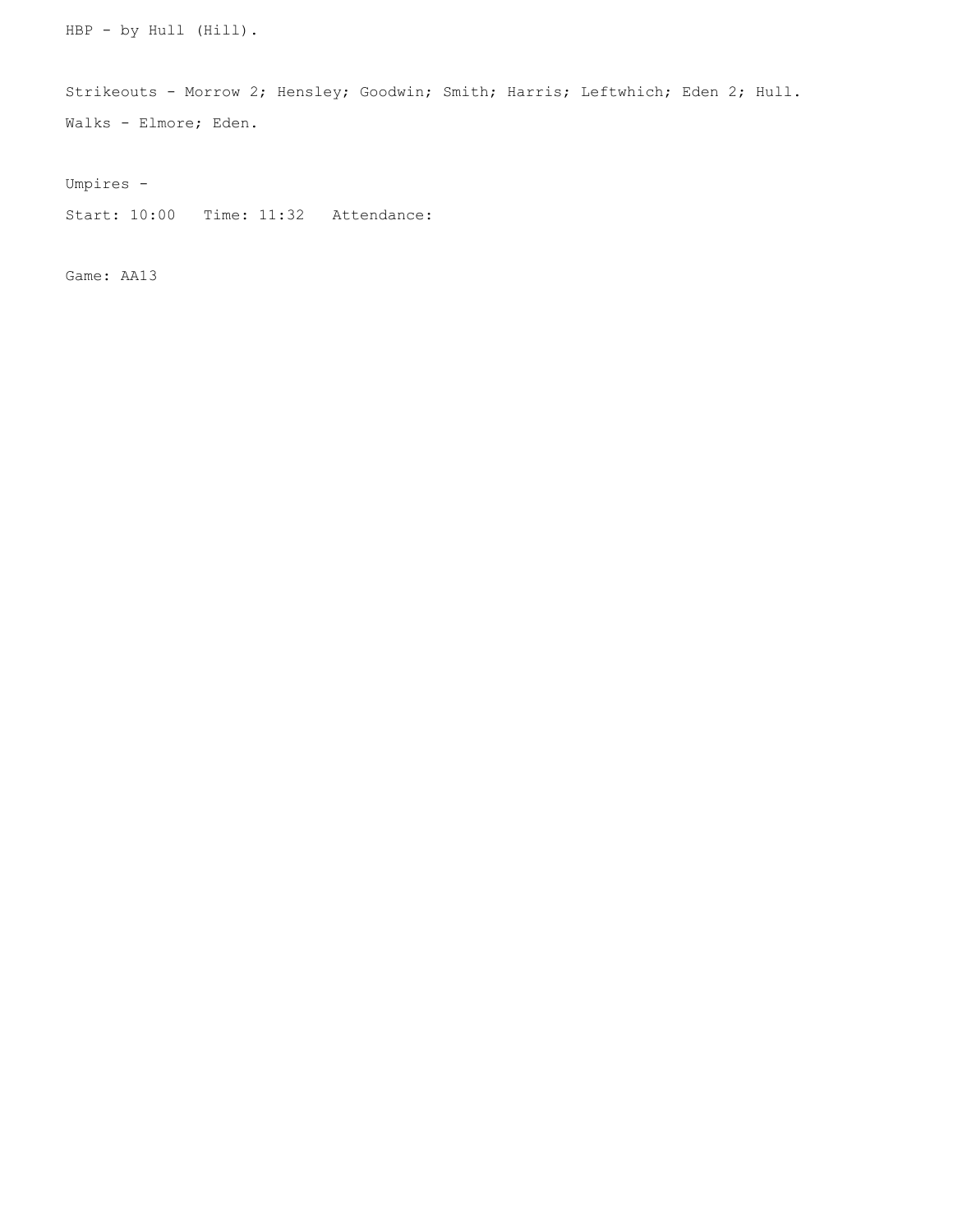## The Automated ScoreBook Goodpasture at Upperman High - Play-by-Play May 25, 2012 at Murfreesboro (Starplex)

Score by Innings R H E ----------------------------------------- Goodpasture......... 101 020 0 - 4 8 1 Upperman High....... 002 000 0 - 2 4 1 -----------------------------------------

Goodpasture starters: 2/ss Elmore; 31/2b Warren; 25/p Cartwright; 20/3b Hassell; 8/c Hill; 22/cf Littlejohn; 23/1b Morrow; 32/rf Hensley; 4/dh Goodwin; 13/lf Hankins; Upperman High starters: 12/ss Hull Kl; 10/2b Gore; 6/c Bryant; 20/3b Adams; 7/1b Smith; 21/rf Leftwhich; 25/dh Maynard; 22/cf Eden; 14/p Hull; 4/lf Marcus;

**Goodpasture 1st -** Elmore singled. Elmore stole second. Warren out at first 3b to 2b, SAC; Elmore advanced to third. Cartwright grounded out to 1b, SAC, RBI; Elmore scored. Hassell tripled to center field. Hill hit by pitch. Littlejohn flied out to 2b. *1 run, 2 hits, 0 errors, 2 LOB.*

**Upperman High 1st -** Hull Kl grounded out to ss. Gore flied out to lf. Bryant singled to left field. Adams flied out to lf. *0 runs, 1 hit, 0 errors, 1 LOB.*

**Goodpasture 2nd -** Morrow struck out. Hensley grounded out to p. Goodwin struck out. *0 runs, 0 hits, 0 errors, 0 LOB.*

**Upperman High 2nd -** Smith struck out. Leftwhich struck out. Maynard singled to center field. Eden struck out. *0 runs, 1 hit, 0 errors, 1 LOB.*

**Goodpasture 3rd -** Elmore walked. Warren singled to center field; Elmore advanced to second. Cartwright grounded out to 1b; Warren advanced to second; Elmore advanced to third. Hassell grounded out to ss, RBI; Warren advanced to third; Elmore scored. Hill grounded out to ss. *1 run, 1 hit, 0 errors, 1 LOB.*